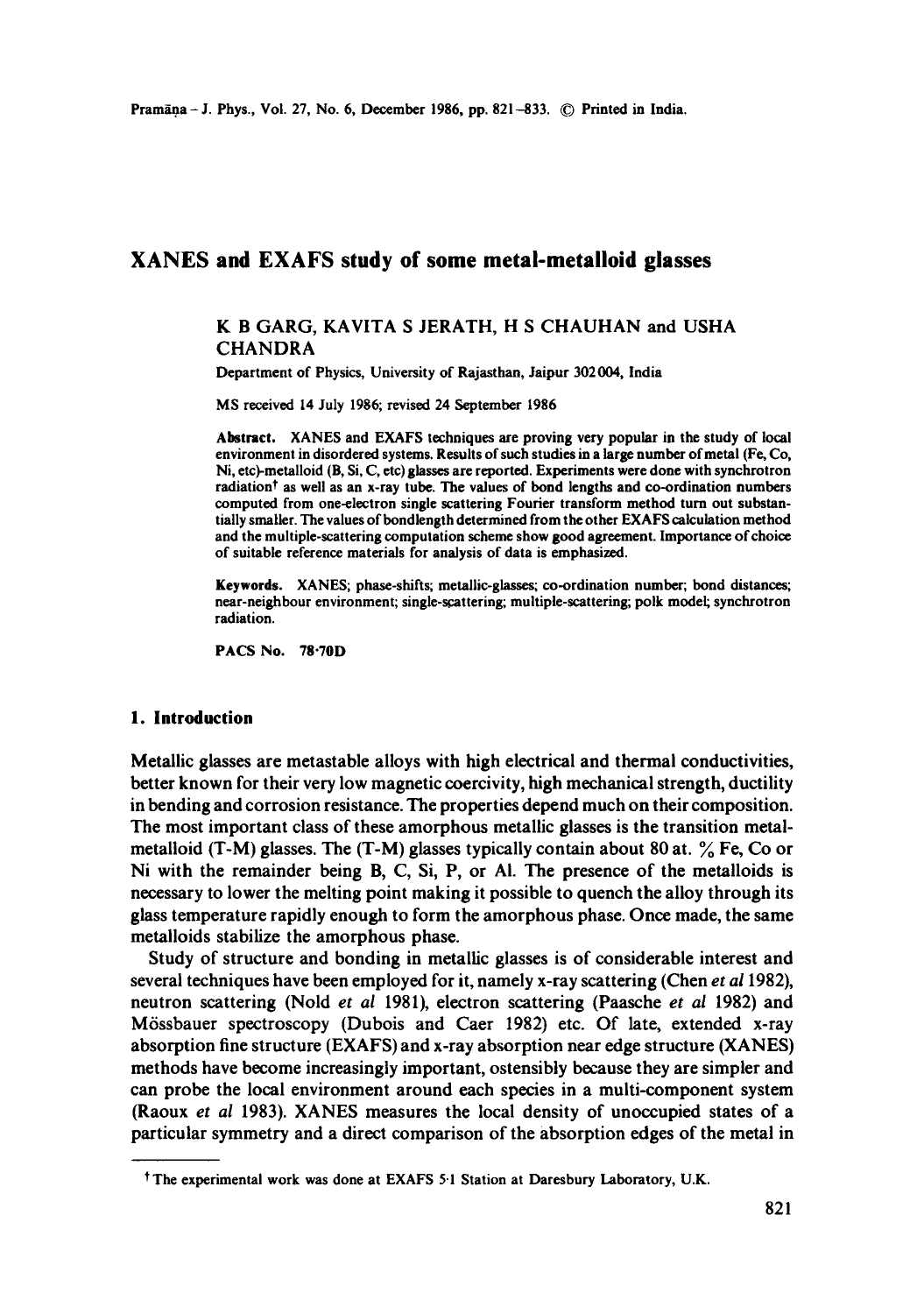elemental and amorphous state can give useful information on the electronic changes experienced by the atoms in the amorphous state (Crescenzi *et al* 1980). With recent major advances in the theory it is now possible to do multiple-scattering calculations on XANES and show how sensitive XANES calculations are to changes in the local symmetry (Gaskell *et al* 1982). It is thus likely that these multiple scattering XANES calculations may, in the near future, yield valuable information on triplet or even higher order correlations while all other techniques are only sensitive to pair correlation functions (Raoux *et al* 1983). In an EXAFS experiment, the quantity of interest is the modulation  $\chi(k)$  of the x-ray absorption coefficient  $\mu(hv)$  at energies above the absorption edge. It extends to several hundreds of electron volts above the edge and is ascribed to local interference effects of spherical waves emerging from the absorbing atom, representing the outgoing photoejected core electron, with the spherical waves backscattered by the neighbouring atoms (Sayers *et al* 1970). The EXAFS interpretation, therefore, yields the near-neighbour distances and the co-ordination numbers. Further, since the energy dependence of the backscattered amplitude changes with the atomic number of the scatterer, it is also possible to identify the scattering species (Hayes *et al* 1978).

The major interest in the EXAFS study of metallic glasses centres around the question whether or not the glass structure exhibits a chemical ordering and, if it does, how can the EXAFS yield to new structural insight. The structure of such T-M glasses has been postulated by Polk (1970) to comprise of a dense-random-packing of hard spheres (DRPHS). Dense-random-packed structures for these glasses allow the nonmetallic atom to occupy poly-hedral cavities of several different types, only one of which resembles the local coordination observed in the crystalline state. The metalloid atoms, it is concluded, would sit in eightfold---or ninefold--co-ordination with the metal atom in the T-M alloys at the atomic ratio [T]:[M] of 80:20. Polk's model further postulates metalloid-metalloid avoidance and a metal-metal near-neighbour distance smaller than the sum of the atomic radii of the constituent atoms. Earlier EXAFS (Chen *et al* 1982) results for  $T_{80}M_{20}$ -type glasses have generally substantiated the Polk model, but serious quantitative differences have been reported later (Chen *et al*  1982; Wong 1981; Lamparter *et al* 1982; Haensel *et al* 1980; Eisenberger and Brown 1979).

In this paper we report the XANES and EXAFS results on a number of T(Fe, Co, Ni, Mo)- M(B, Si, C) glasses and discuss the changes in electronic structure and bond length. The erroneous results obtained in calculation of co-ordination numbers are discussed to highlight the shortcomings of the EXAFS method when applied to T-M glasses. Bond lengths are also estimated from the graphic analysis method (Lytle *et al* 1975) of the EXAFS theory and the new multiple scattering formalism (Bianconi *et al* 1983) for the XANES calculation.

### **2. Experimental**

Metglas ribbons of thickness  $\sim$  25  $\mu$ m were supplied by Allied Chemicals and Goodfellow Metals. These were thinned by polishing upto the optimal thickness  $({\sim 10 \mu m})$ , thus minimizing the spurious effects induced by harmonics (Goulon *et al*) 1982). Calibration was done using pure metal foils  $\sim 8~\mu$ m thick. The XANES and EXAFS measurements were performed at the K-edges of iron, cobalt and nickel at the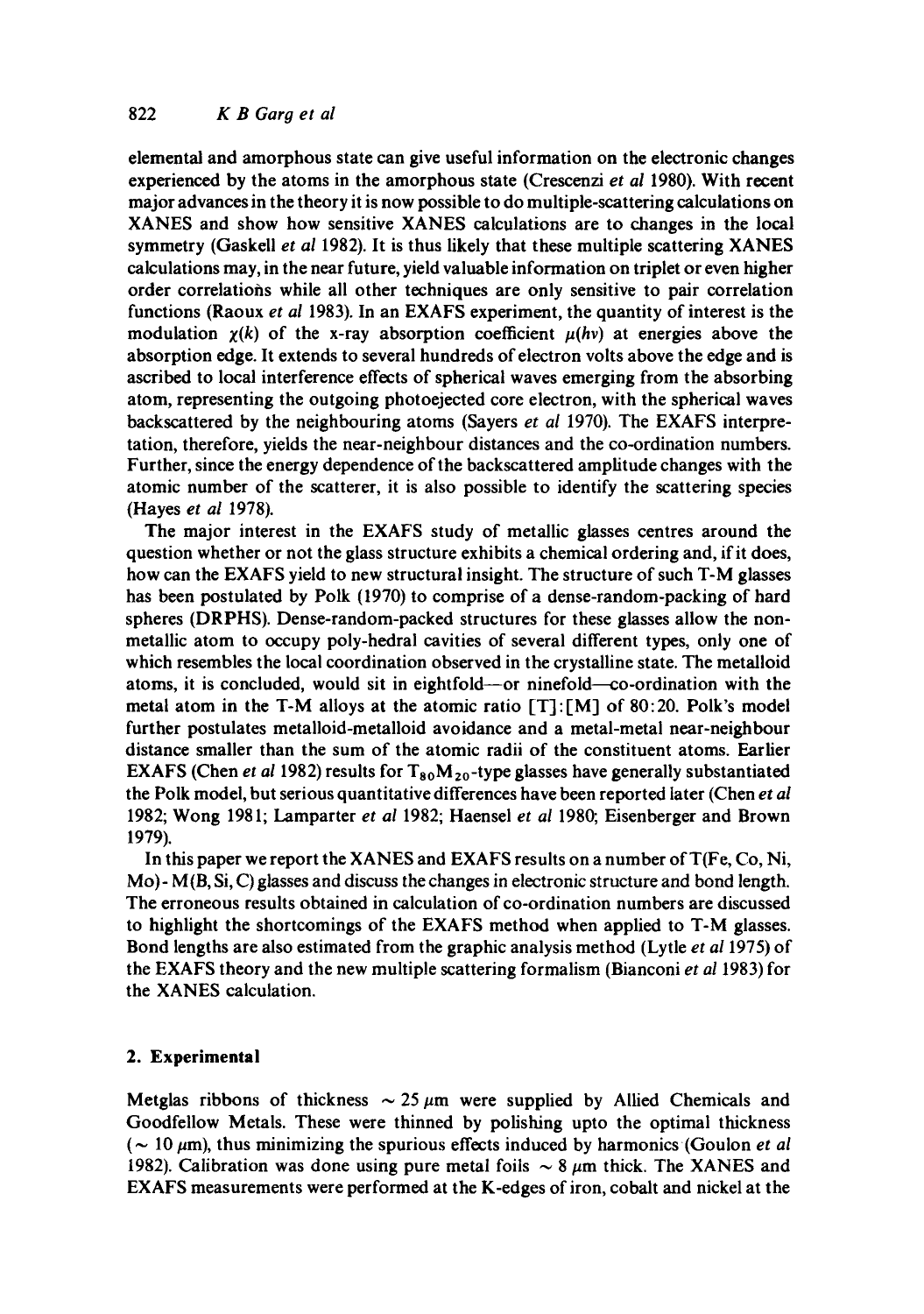EXAFS-5.1 station at Daresbury (U.K.) using the synchrotron radiation source operating at  $1.8$  GeV; 200 mA in the multi-bunch mode and a  $Si(220)$  channel-cut monochromator. For analysis of the EXAFS data by Fourier-transform method the EXCALIB, EXBACK and EXCURVE programs (Gurnam et al 1984) were employed. The last one is used to calculate theoretical spectra from a one-electron single-scattering model employing a rapid curved-wave computational scheme. The spectra were recorded at  $\sim 300^{\circ}$  K with a statistics of better than 0.2% at the peak.

#### 3. Results and discussion

The spectra recorded after calibration and normalization are shown in figures  $1-3$ . Figure 1 shows the iron K-spectra in Fe metal and five metallic glasses with their Fe content varying from 40 to 81%. Figure 2 shows the cobalt K-spectra of two glasses as well as the metal whereas figure 3 shows the nickel K-spectra in two glasses and the metal. As can be seen from these figures, the metal spectrum in each case displays much



Figure 1. Iron K-absorption spectra-XANES and EXAFS-in Fe-B glasses (line) and metal (dashed). The edge in glasses shifts to lower energies and its main peak also loses in intensity.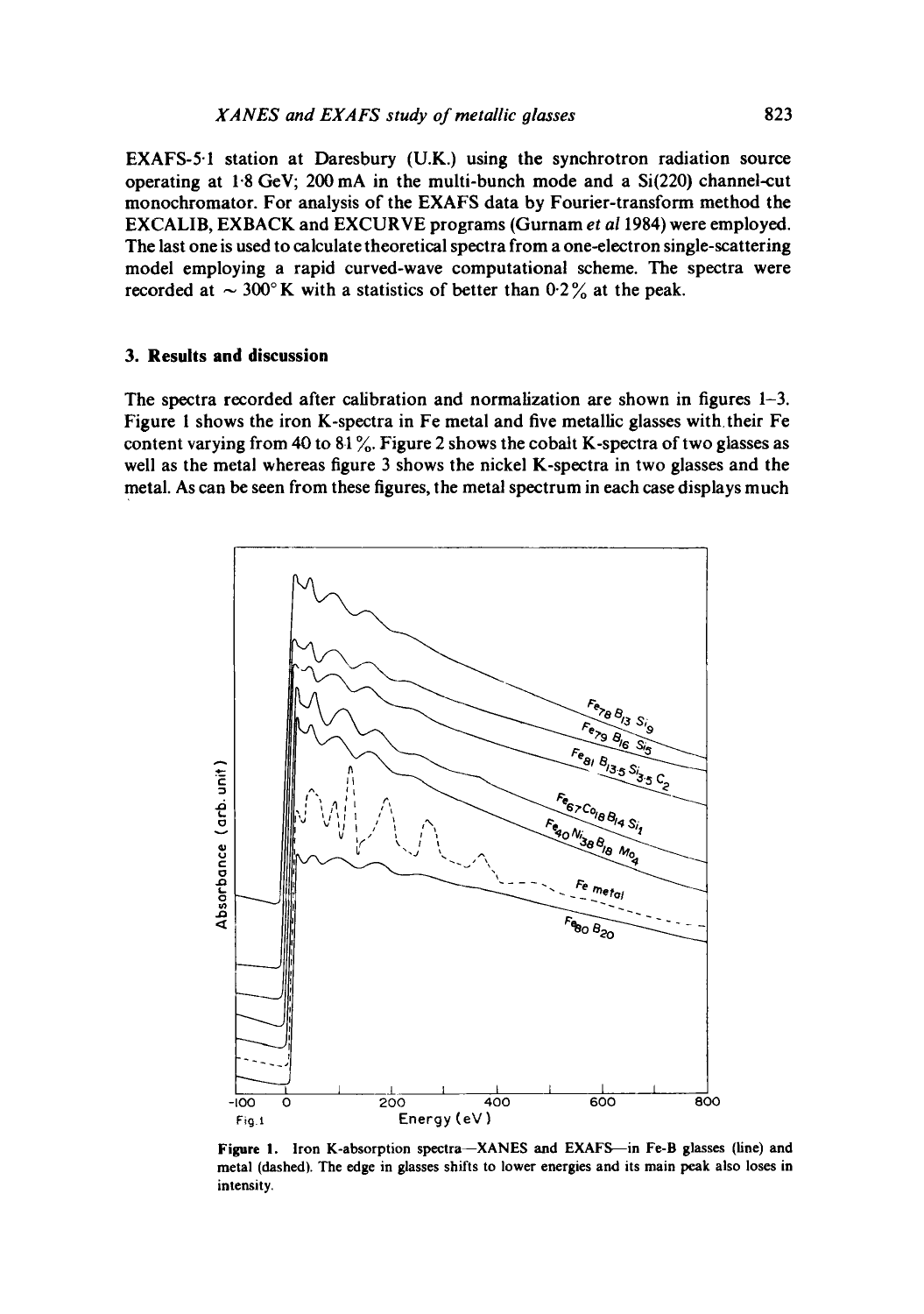

Figure 2. Co K-absorption spectra in metal (dashed) and Co, Fe-B glasses (line).



Figure 3. Ni K-absorption spectra in metal (dashed) and Ni-B and Ni, Fe-B glasses (line).

more fine structure in its XANES and EXAFS regions as compared to the spectra of corresponding glasses. Confining first our attention to the spectra in the EXAFS region ( $\sim$  40 eV above the absorption edge), these appear to possess a sinewave form indicating how the first near-neighbour shell dominates in back-scattering of the photo-electron wave due ostensibly to the amorphous nature of these samples. The EXAFS spectra of the metals, on the other hand, have contributions coming from a number of near-neighbour shells due to their high crystalline symmetry and consequently show much fine structure. Also, Fe, Co and Ni spectra in the various glasses all appear remarkably similar to one another, further emphasizing the essential similarity of the near-neighbour environment around them. Even the interpeak separations in the EXAFS region are virtually the same in not only the spectra of the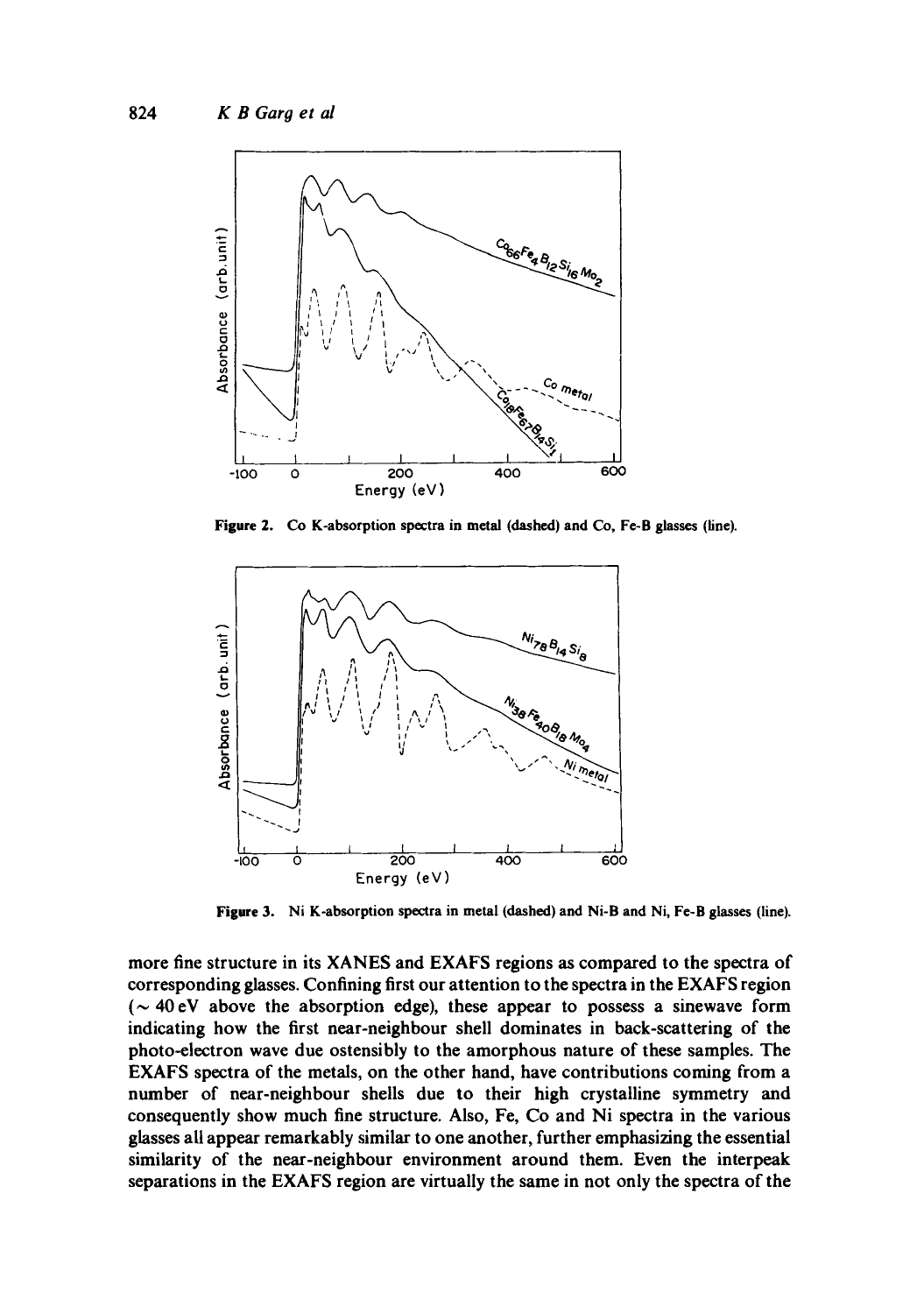same metal but also in those of different metals. There is, however, one exception-- $Co_{66}Si_{16}B_{12}Fe_4Mo_2$  (figure 2) while having a similar EXAFS spectrum shows some dramatic variation in its XANES part.

#### 3.1 *EXAFS data*

The EXAFS technique which employs one-electron single-scattering computational scheme is firmly established as a powerful method for study of near-neighbour environment.

The EXAFS spectra are explained by treating the ejected photo-electron as a spherical wave expanding in the lattice and getting partially scattered by neighbouring atoms which may be treated as point scatterers. The total scattered wave is determined from superposition of the waves scattered by each atom and the EXAFS determined from the dipole transition matrix between initial and the final photo-electron states.

In the single-scattering computation scheme (Wong and Liebermann 1984 and Cargrill III 1984) hereafter referred to as the FT (Fourier transform) method, the EXAFS function  $\chi(k)$  is given by

$$
\chi(k) = \sum_{j} \frac{N_j}{Kr_j^2} \exp(-2k^2 \sigma_j^2) F_j(k) D_j(k) \sin[2kr + \phi_j(k)], \qquad (1)
$$

where  $F_j$  is the backscattering amplitude from each of the  $N_j$  neighbouring atoms of type *j*, and  $\phi_i(k)$  is the total phase-shift experienced by the photo-electron, including central atom and backscattered contributions,  $\sigma_i$  is the mean square width of a gaussian distribution of atoms of type *j* in a shell of average radius  $r_i$  about the absorbing atom. The factor  $D_j \leq 1$  takes into account losses due to multielectron excitations and inelastic scattering. This is sometimes represented in terms of a K-dependent mean free path  $\lambda(k) = \tau/k$  with  $D_i(k) = \exp[-2r_i/\lambda(k)].$ 

A more general expression for  $\chi(k)$  can be written using partial distribution function  $\rho_{ij}(r)$ ,

$$
\chi(k) = \sum_{j} \int \frac{4\pi r^2 \rho_{ij}}{kr^2}(\gamma) F_j(k) D(r, k) \sin \left[2kr + \phi_j(k)\right] dr, \tag{2}
$$

where the sum is over different chemical elements *j* in the alloy for absorption by element *i*. Only nearby atoms contribute to the integral because of the limited photoelectron mean free path included in *D(r, k).* 

The Fourier transform of  $\chi(k)$ 

$$
\phi_n(r) = \frac{1}{\sqrt{2\pi}} \int_{k_{\min}}^{k_{\max}} k^n \chi(k) \exp(2ikr) dk
$$
\n(3)

is a radial structure function having both real and imaginary parts. Various choices of exponent  $n = 0, 1, 2, 3$  and of integration limits,  $k_{\min}$  and  $k_{\max}$ , are used in transforming experimentally determined  $\chi(\cdot)$  functions. Frequently occurring distances  $r_i$  (see equation (1)) and sharp maxima in  $\rho_{ij}$  (see equation (2)) give rise to maxima in  $|\phi_n(r)|$ . For a well-separated maxima in  $|\phi_n(r)|$  Fourier transformation can be used to obtain the corresponding components of  $\chi(k)$ .

Amorphous systems like metallic glasses offer a very attractive opportunity for use of the EXAFS technique. Experience has, however, shown that some serious limitations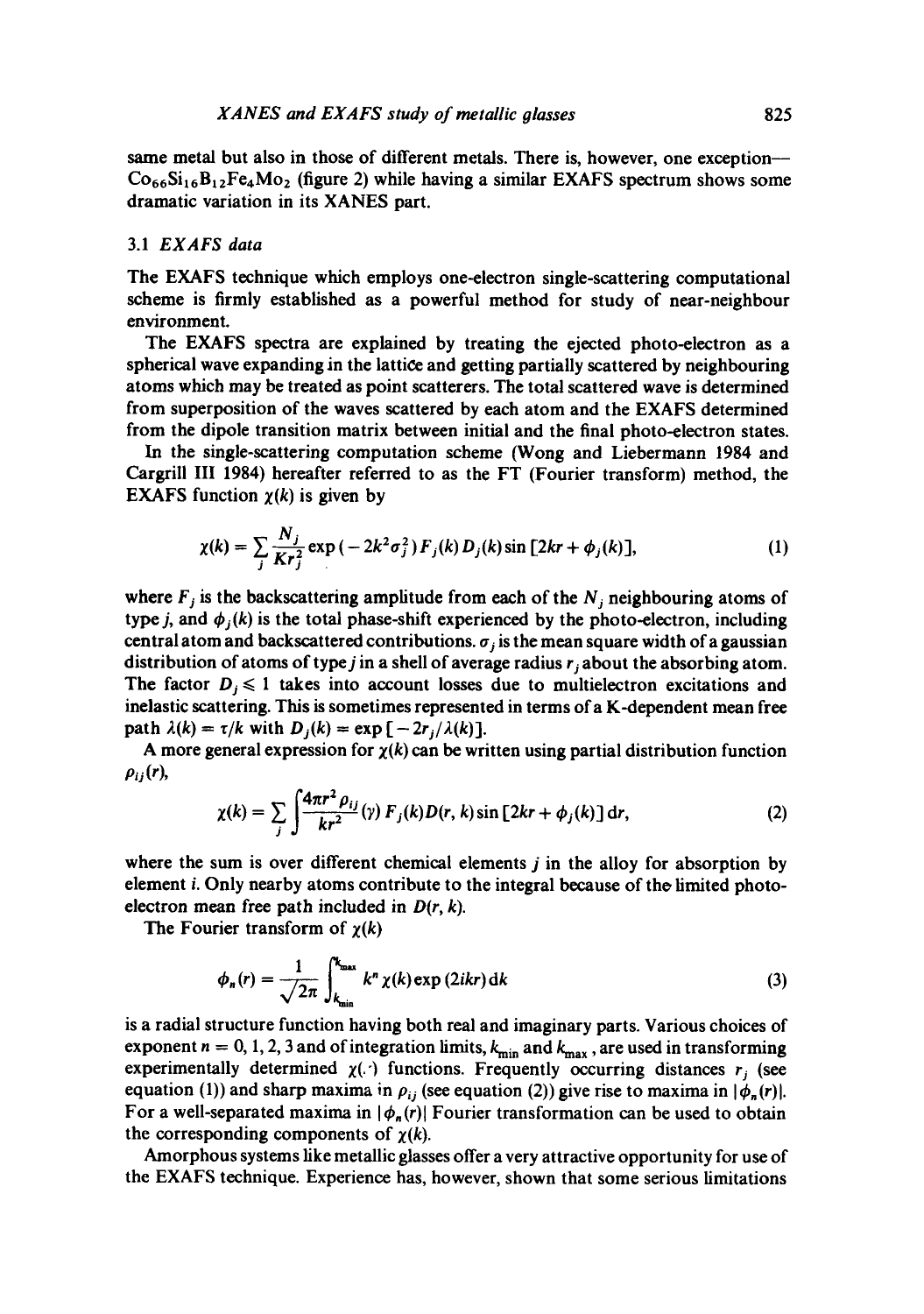may arise when the technique is applied to amorphous systems like metallic glasses. One of the perennial problems in these materials is the possible existence of a nongaussian pair distribution for which one may have to use an asymmetry factor in the distribution function (Haensel *et al* 1980). There is, however, no way of logically determining the value of such an asymmetry parameter. The other problem arises from a possible absence of crystalline compounds of known structure having composition identical to the glasses. Absence of such a suitable reference material makes it difficult to generate self-consistent phase-shifts and backscattering amplitude functions which, in turn, may lead to errors in evaluating of bond distances and co-ordination numbers in amorphous phase (Wong and Liebermann 1984). The Fe-B glasses are particularly stricken with this problem. Fe<sub>2</sub>B is the crystalline phase nearest in composition to the  $Fe_{80}B_{20}$  glasses and hence is not reliable enough for calculation of the phase-shifts.

Our own results on metallic glasses serve to highlight some of these facts. As pointed out earlier, the EXAFS spectra look alike in all the glasses studied by us, emphasizing the fact that the near-neighbour environment does not undergo any big changes with changes in composition and type of metalloid and other metal atoms present in the system. Table I incorporates our data on the results of our measurement on the iron Kabsorption edge in a number of glasses. As usual, after subtracting the background, deglitching, marking off the Fermi level and normalizing the spectrum we chopped off the XANES part extending upto about 50 eV for EXAF'S analysis. The post-edge background was then subtracted defining a polynomial of upto order four and the EXAFS signal  $\chi(k)$  extracted from the spectrum. The FT of  $\chi(k)$  yielded a broad radial peak around 2.4 A which is a little asymmetric on the low R side. Theoretical calculations in the single-scattering approximation were made on basis of (1) and (2). Of the various parameters on the right side of these equations the scattering parameter phase-shift  $\phi_i(k)$  was calculated for fcc Fe assuming muffin-tin potential. These phaseshifts were tested on the EXAFS spectrum of Fe metal and the results are shown in figure 4 and table 2. The calculated and observed  $\chi(k)$  and FT for the first six shells show a very good agreement. In fact, the calculated phase-shifts were first refined using Daresbury ITPR program to yield best fits for the Fe EXAFS in metal. The program was then allowed to iterate on the threshold  $E_F$ , the bond distance  $R_i$ , co-ordination

|                                  | <b>EXAFS</b>          |        |                    |                                                                  |                                                                                         |
|----------------------------------|-----------------------|--------|--------------------|------------------------------------------------------------------|-----------------------------------------------------------------------------------------|
| Sample                           | F.T. method           |        | Graphic            |                                                                  |                                                                                         |
|                                  | Coordi-<br>nation No. | R      | analysis<br>method | <b>XANES</b><br>$(\alpha = 1.60)$ $(\bar{V} = -230.8)$ Reference |                                                                                         |
| $Fe_{40}Ni_{38}B_{18}Mo_4$       |                       |        | 2.57               | 2.58                                                             |                                                                                         |
| $Fe67Co18B14Si1$                 |                       |        | 2.57               | 2.58                                                             |                                                                                         |
| $Fe78B13Si9$                     | $3-1$                 | $2-40$ | 2.61               | 2.58                                                             |                                                                                         |
| $Fe29B16Si5$                     | 3.3                   | 2.39   | 2.57               | 2.58                                                             |                                                                                         |
| Fe <sub>80</sub> B <sub>20</sub> | 4.5                   | 2.41   | 2.58               | 2.58                                                             | $2.58$ (Defrain et al 1984)<br>2.46 (Haensel et al 1980)<br>2.30 (Crescenzi et al 1981) |
| $Fe81$ , $Si3.5C2$               |                       |        | 2.57               |                                                                  |                                                                                         |

**Table** I. Values of bond lengths (in A) in Fe-B glasses as calculated from the EXAFS (FT), EXAFS (GA) and XANES measurements.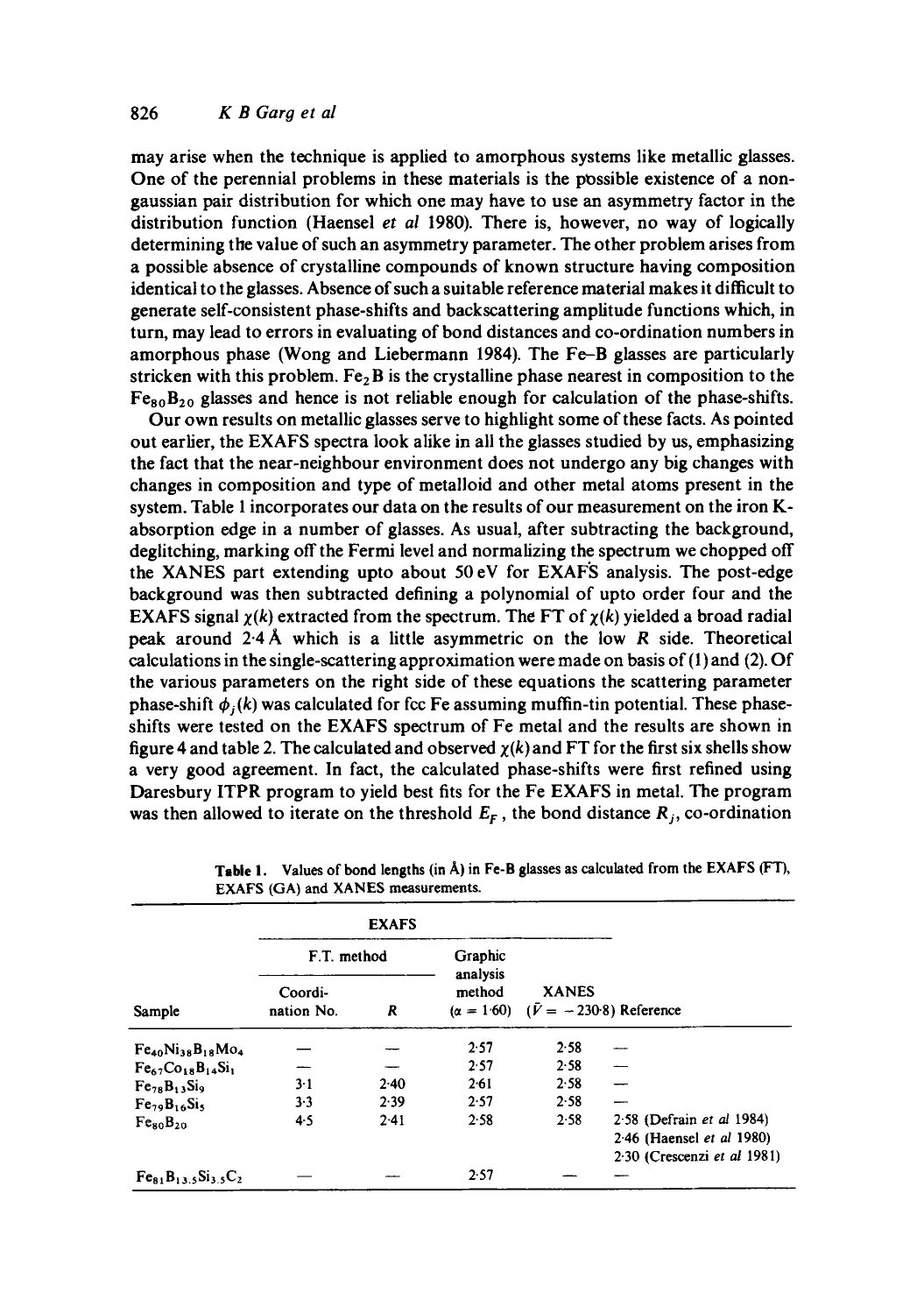

Figure 4. (a) The observed (line) and calculated (dashed)  $\chi(k)$  for the K EXAFS spectrum of Fe in metal. Calculations were done for six n-n shells. (b): The observed and calculated Fourier transform for the above.

Table 2. Values of the co-ordination number  $N$  and bond length  $R(A)$  for Fe metal obtained from the EXAFS (FT) analysis.

| N       | R      |
|---------|--------|
| 80      | $2-48$ |
| 60      | 284    |
| $12-0$  | $4-07$ |
| $24-0$  | 4.78   |
| $8 - 0$ | 5.07   |
| $6-0$   | 5.91   |

number  $N_j$  and the Debye-Waller factor  $\sigma_j$  in order to get the best fits for the metallic glass EXAFS. The dashed curves in figures 5 and 6 serve to illustrate these fits in three of the samples. The fits for both  $\chi(k)$  as well as the FT appear to be very good and yet the values of co-ordination number achieved for the first shell are very low in comparison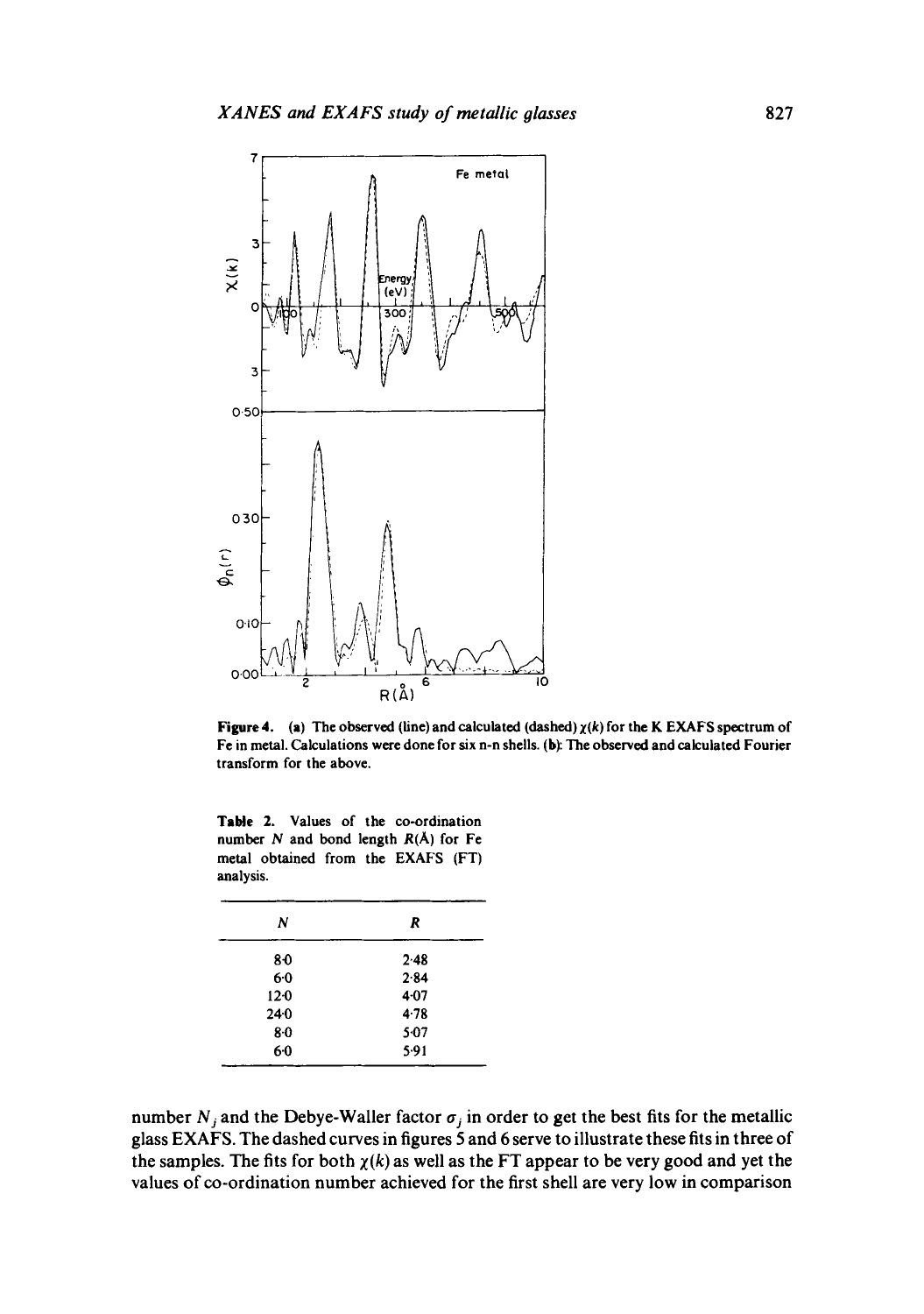

**Figure 5.** (a) The observed (line) and calculated (dashed)  $\chi(k)$  for the K EXAFS spectrum of  $Fe_{80}B_{20}$ . Calculations were done for the first two n-n shells (b) The observed and calculated Fourier transform for the above.

to the data available from other techniques. Instead of a co-ordination number around 10 the values obtained by us (table 1) hinge around 3. The presence of asymmetric pair distribution and absence of suitable reference material for calculation of phase-shifts are perhaps both responsible for this discrepancy in our data. Haensel *et al* (1980) have been able to achieve a better agreement for Fe-B glasses employing an asymmetry parameter of  $0.17$  in their data analysis. In Ni-B glasses, on the other hand, Wong and Liebermann (1984) have been able to achieve agreement by preparing glass samples of composition identical to the crystalline  $Ni<sub>2</sub>B$ . Such puzzling discrepancies from EXAFS data are well known (Raoux *et al* 1983) in metallic glasses. As expected, the values of bond length as well as co-ordination number so determined turn out to be appreciably smaller than those determined by others after suitable corrections. A comparison of the bond length values mentioned in table 1 serves to highlight this point.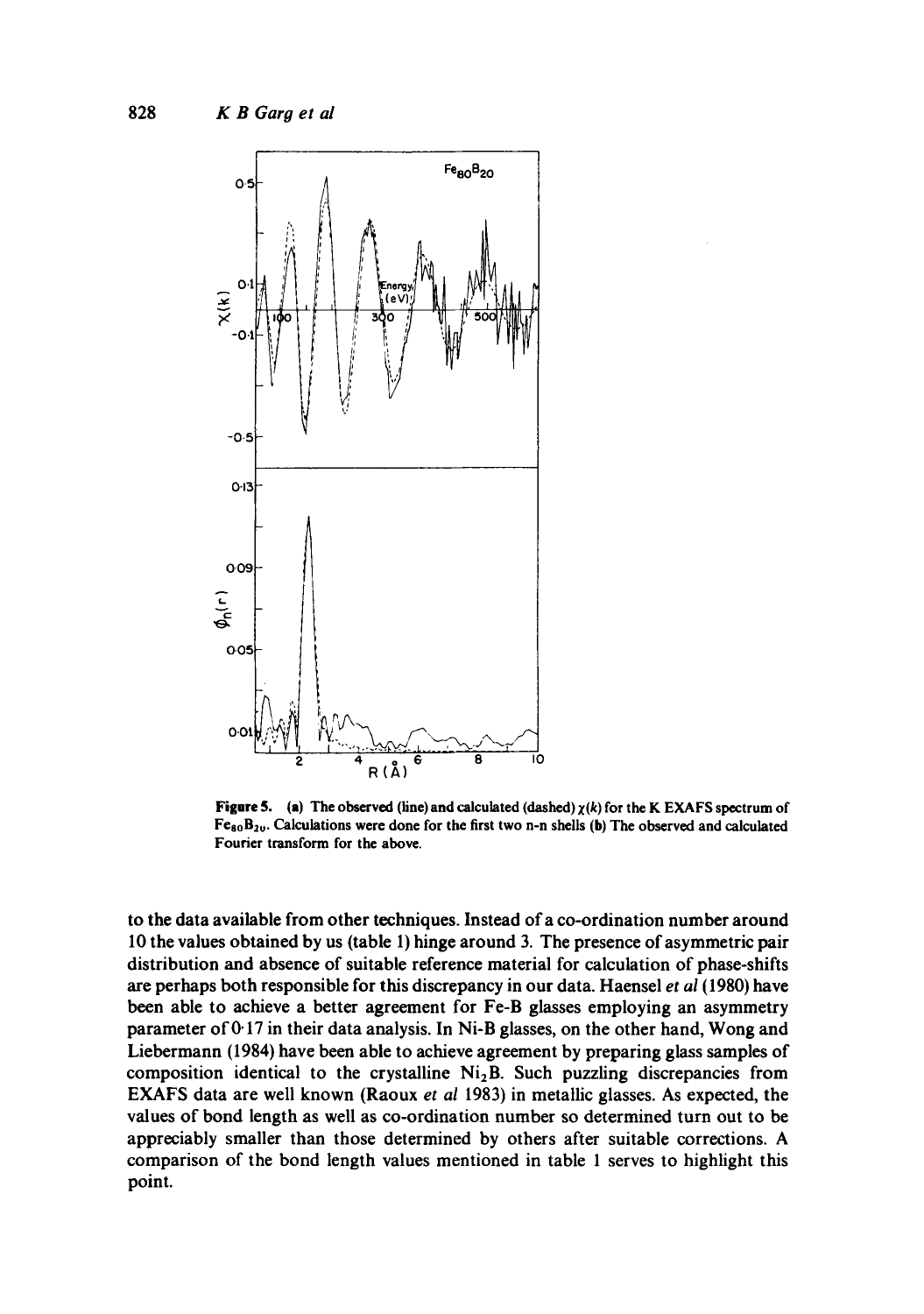

**Figure** 6. Observed (continuous) and calculated (dashed) Fourier transforms for the EXAFS spectra for  $Fe_{78}B_{13}Si_9$  and  $Fe_{79}B_{16}Si_5$ . Calculations done only for the first *n-n* shell.

Since the foregoing FT method in its harmonic approximation does not yield reliable values even of bond distances, we decided to check these against calculations from the EXAFS graphic analysis (GA) method (Lytle *et ai* 1975) which is quite adequate for amorphous materials since the back-scattering in these cases is dominated by the first near-neighbour shell. The analysis depends on the argument of  $sin [2kr - \phi_i(k)]$  in (1). Following the treatment by Lytle *et al* (1975), a plot of *n* vs *k* where  $n = 0, 2, 4$  for the EXAFS maxima and  $n = 1, 3, 5$  for minima and k is the corresponding wave vector given by  $(0.263)^{1/2}$  their energy. Figure 7 gives these plots for the samples studied by us. The slope m of n vs k line is then related to bond length (Lokhande and Chetal 1978) by

$$
R - \alpha = m\pi/4. \tag{4}
$$

 $\alpha$  is a constant which has to be evaluated from the spectrum of a reference material. Fe metal and  $Fe_{80}B_{20}$  were employed as alternative systems for reference and it was found that the choice of reference material is very important to the final results. In the present case, the bond distances calculated using  $Fe_{80}B_{20}$  as reference material turned out to be more consistent and showed better agreement with results of others. Comparing the bond distance in table 1, one can conclude that the calculated values of bond lengths are higher than those obtained from the FT method and agree with those determined by us from the XANES method (described later in this paper) and those reported by others (table 1).

#### 3.2 *XANES data*

Turning our attention now to the XANES spectra of these samples we find the following facts worth a mention:

(i) Except in  $Co_{66}Si_{16}B_{12}Fe_4Mo_2$  (figure 2) the XANES spectra in all others look similar. However, unlike in the EXAFS spectra their inter-peak separations in the XANES region are not identical. Also, the XANES in metals displays narrower and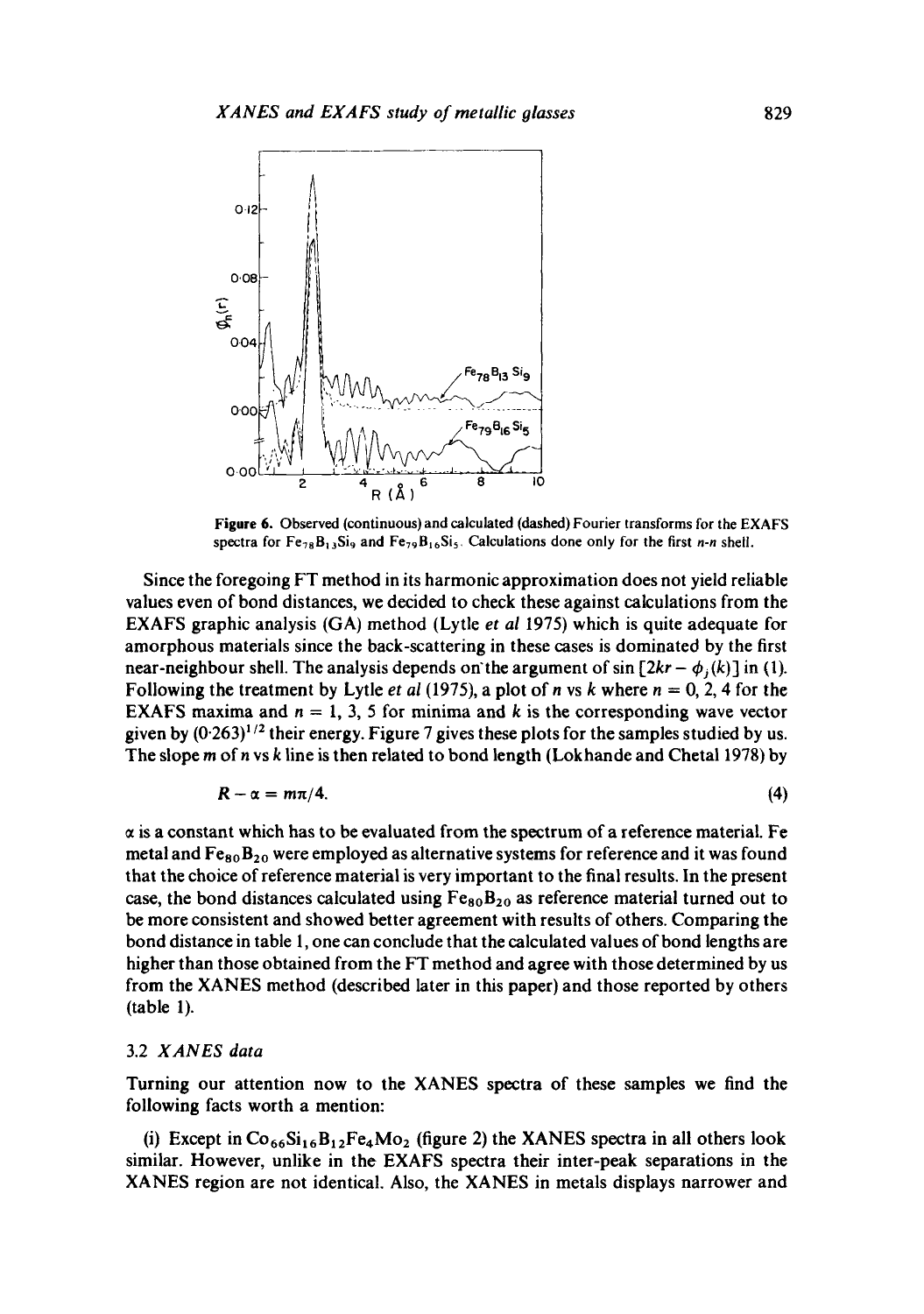

**Figure** 7. n vs k **plots for the metallic glasses studied.** 

**sharper peaks as compared to the glasses. The recent advent of one-electron multiplescattering XANES theory (Durham 1983) has shown how the XANES is also strongly dependent on the near-neighbour environment. Using this theory Norman** *et al*  **(Norman** *et a11985)* **have recently shown how the extent of fine structure in the XANES spectra in some 3d-oxides depends on the degree of symmetry irrespective of their vastly different bonding and bulk properties. In the present case, the near-neighbour environment in these glasses is described by the DRPHS model (Polk 1970) resulting in greatly reduced symmetry of the corresponding metals. One can thus qualitatively understand the absence of a lot of fine structure in the XANES spectra of these amorphous samples.** 

**(ii) The kink/shoulder observed midway in the absorption edge of metals appears to**  lose a bit of its prominence in the case of glasses. It is ascribed to the presence of pure 4s **states which results in a sudden drop of transition probability. Following this line of**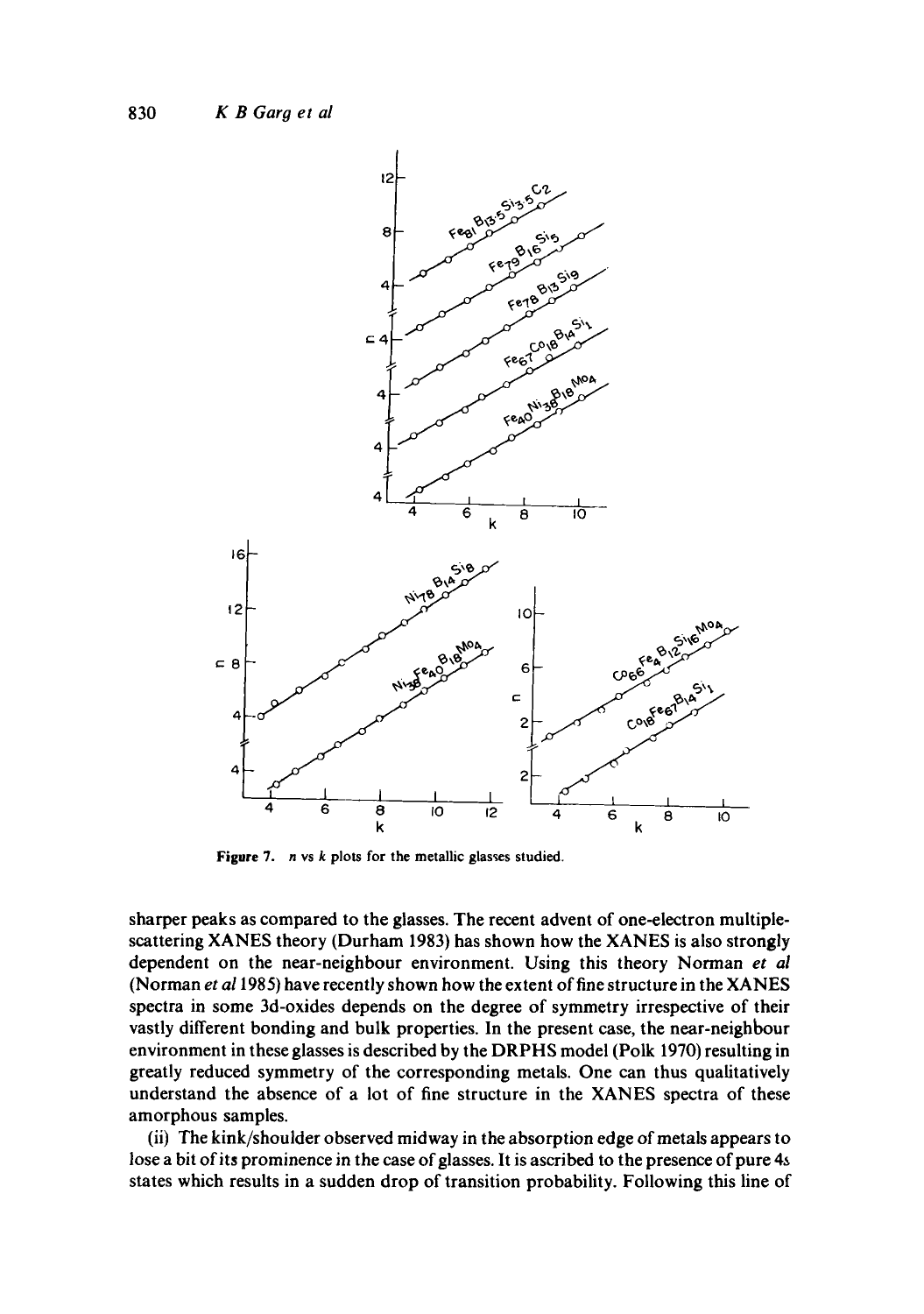argument the decrease in the prominence of the kink may, therefore, correspond to an increase in hybridization of s and p symmetric states in these glasses.

(iii) The principal absorption maximum in these glasses also shows a slight decrease in intensity as compared to the case of metal. Amongst other things, addition of metalloid atoms ought to be responsible for this intensity reduction and may be attributed to a charge transfer from metalloid to metal atoms (Raoux *et al* 1983) causing the decrease in the density of empty states of the metal, and a rather strong ionocovalent bonding of the metalloid to its metal neighbours. Detailed calculations (Szmulowicz and Pease 1978) also indicate a p-like character for these electronic states just above the Fermi level. This may also be regarded as a significant evidence for dependence of the XANES on changes in electronic structure as well.

We would now like to present our quantitative measurements on these spectra. Table 3 incorporates the results of our measurements on the shift of Fermi level  $(\Delta E_F)$ in the glasses with respect to that in the metal, the shift of principal absorption maximum ( $\Delta E_A$ ) similarly deduced, the energy of the ejected photo-electron ( $E_r = E_A$ )  $-E_F$ ) and the values of bondlength,  $(R)$  as calculated from the one-electron multiplescattering formalism (Bianconi *et al* 1983)

$$
[E_{r_1} - \bar{V}_1]R_1^2 = [E_{r_2} - \bar{V}_2]R_2^2. \tag{5}
$$

The volume average of potential  $(\bar{V})$  is calculated using the bond length  $(R)$  and photo-electron energy (E,) values in  $Fe_{80}B_{20}$  and  $Fe_{79}B_{16}Si_5$  glass in case of Fe-B glasses. In addition to thus ensuring a suitable choice of the reference material, we have, for XANES calculation, employed the bond length values obtained by us for the reference glasses by the GA EXAFS method. The potential when calculated using the  $E_r$ and R values of a glass and its corresponding metal yields unsatisfactory values for bond lengths. The bond lengths for Co and Ni glasses have been left out in table 3 for

| Fe metal $(eV)$<br>$E_F = 7111.3$<br>$E_4 = 7131.3$ |                         | $Co$ metal $(eV)$<br>7710-1<br>7725.9 | Ni metal<br>$8332 \cdot 1$<br>83484 |                           |  |
|-----------------------------------------------------|-------------------------|---------------------------------------|-------------------------------------|---------------------------|--|
| Sample                                              | $\Delta E_{\rm F}$ (eV) | $\Delta E_A$ (eV)                     | $E_r = E_A - E_F$<br>(eV)           | R<br>$(\bar{V} = -230.8)$ |  |
| $Fe_{40}Ni_{38}B_{18}Mo_4$                          | $-0.7$                  | $-2.4$                                | $19-3$                              | 2.58                      |  |
| $Fe67Co18B14Si1$                                    | $-0.7$                  | $-1.9$                                | $19-4$                              | 2.58                      |  |
| $Fe28 B13 Si9$                                      | $-0.6$                  | $-2.7$                                | 19.0                                | 2.58                      |  |
| Fe <sub>79</sub> B <sub>16</sub> Si                 | $-0.4$                  | $-3.1$                                | 19.0                                | $2.58*$                   |  |
| Fe <sub>80</sub> B <sub>20</sub>                    | $+0.2$                  | $+1.9$                                | $21 - 7$                            | 2.58                      |  |
| $Co_{66}Si_{16}B_{12}Fe_4Mo_2$                      | $-7.4$                  | $+1.8$                                | $25-0$                              |                           |  |
| $Co18B14Si1Fe67$                                    | $-2.5$                  | $-0.08$                               | $18-2$                              |                           |  |
| $Ni_{78}B_{14}Si_8$                                 | $-0.3$                  | $+29$                                 | $19-4$                              |                           |  |
| $N_{138}B_{18}Mo_4Fe_{40}$                          | $-03$                   | $+0.7$                                | $17-3$                              |                           |  |

**Table 3.** Data on the shift of the edge  $(\Delta E_F)$  and the principal absorption maximum between metal and glasses,  $(\Delta E_A)$  photo-electron energy  $(E_r)$  and the bond length  $(R \text{ in } A)$ .

\*Value taken from our EXAFS data; GA method (table 1).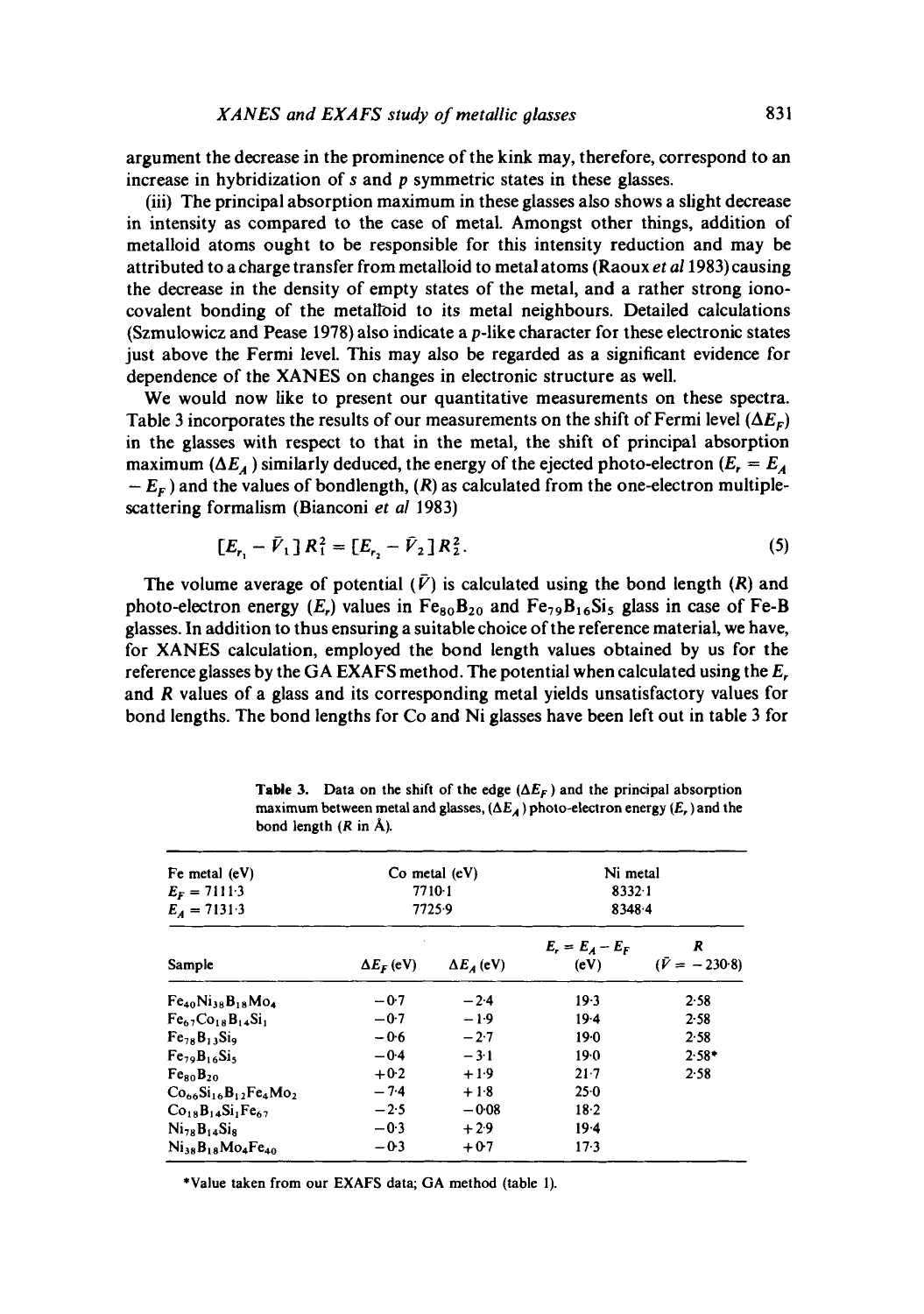## 832 *K B Garg et al*

the same reason. Such limitation is quite understandable for the volume averages of potential  $\bar{V}_1$  and  $\bar{V}_2$  in the above relation can be set equal to each other only in the case of identical bonding and final state. The complex iono-covalent bond in these metallic glasses is evidently quite different from the bond in pure metals. The values of bond length thus calculated are in good agreement with those calculated by us from EXAFS (table 1). Similarly, the values for energy of ejected photo-electron  $(E_r)$  are also fairly consistent except in case of  $Co_{66}Si_{16}B_{12}Fe_4Mo_2$ .

It is also interesting to note from table 3 that all shifts of Fermi level and principal absorption maximum in the Fe-B glasses are negative in each case. No systematic variation can, however, be seen amongst these. The  $\Delta E_F$  values in Co and Ni glasses are also negaiive although in the case of the former these are much greater. The shifts can, in general, arise from either charge transfer (Agarwal and Verma 1970) or changes in near-neighbour environment (Garg and Chauhan 1986). Evidently both reasons may hold true in the case of metallic glasses. However, it is difficult to nail it to any one of them. The shift of the principal absorption maximum shows a much different trend and behaviour. In most Co and Ni glasses it is positive resulting thereby in enhanced flatness of the edge. The  $Co_{66}Si_{16}B_{12}Fe_4Mo_2$  XANES spectrum presents a vastly different picture in respect of the shifts, the flatness of the edge and the intensity of the principal absorption maximum. Since its EXAFS spectrum is similar to those of other's these differences may primarily be ascribed to the differences in nature of bonding rather than the near-neighbour environment. The presence of other metal atoms viz Fe and Mo in this case may play a significant role in this regard. After all, the role played by the second and third metal atoms in these glasses is far from clearly understood. Of course, that would apply to the  $Fe_{40}Ni_{38}B_{18}Mo_4$  and  $Fe_{67}Co_{18}B_{14}Si_1$  samples also.

### **4. Conclusion**

To conclude it may be stated that with the recent advent of multiple-scattering XANES theory, the near-neighbour environment in these amorphous glasses can be qualitatively understood in terms of the absence of a lot of fine structure in the XANES spectra. We have also qualitatively explained the local chemistry of these glasses in terms of hybridization, edge shift and charge transfer. Along with this, the values of bond length have been calculated by XANES technique which are in accordance with the values obtained by us from the EXAFS method and also as calculated by other authors. It is important to mention that using the FT method in its harmonic approximation yields much lower values for bond-length and co-ordination number in metallic glasses. For instances, Haensel *et al* (1980) have reported Fe-Fe distance in  $Fe_{80}B_{20}$  to be 2.46 and 2.55 without and with the use of an asymmetry parameter. Using a suitable reference material (crystalline  $Ni<sub>2</sub>B$ ) Wong and Liebermann (1984), on the other hand, have estimated bond distances ranging from 2.11 to 2.46 for the first three shells in  $Ni_{66}B_{33}$ glass. The problem of EXAFS data analysis in metallic glasses is thus yet to be finally resolved. Within these constraints we would like to assert that the values of bond distances determined by us deserve adequate attention because of (a) their consistency and (b) our choice of suitable reference material in each case and their extreme sensitivity to the nature of bonding and degree of disorder as manifested by the dependence of the potential parameter  $\bar{V}$  in XANES and that of constant  $\alpha$  in EXAFS.